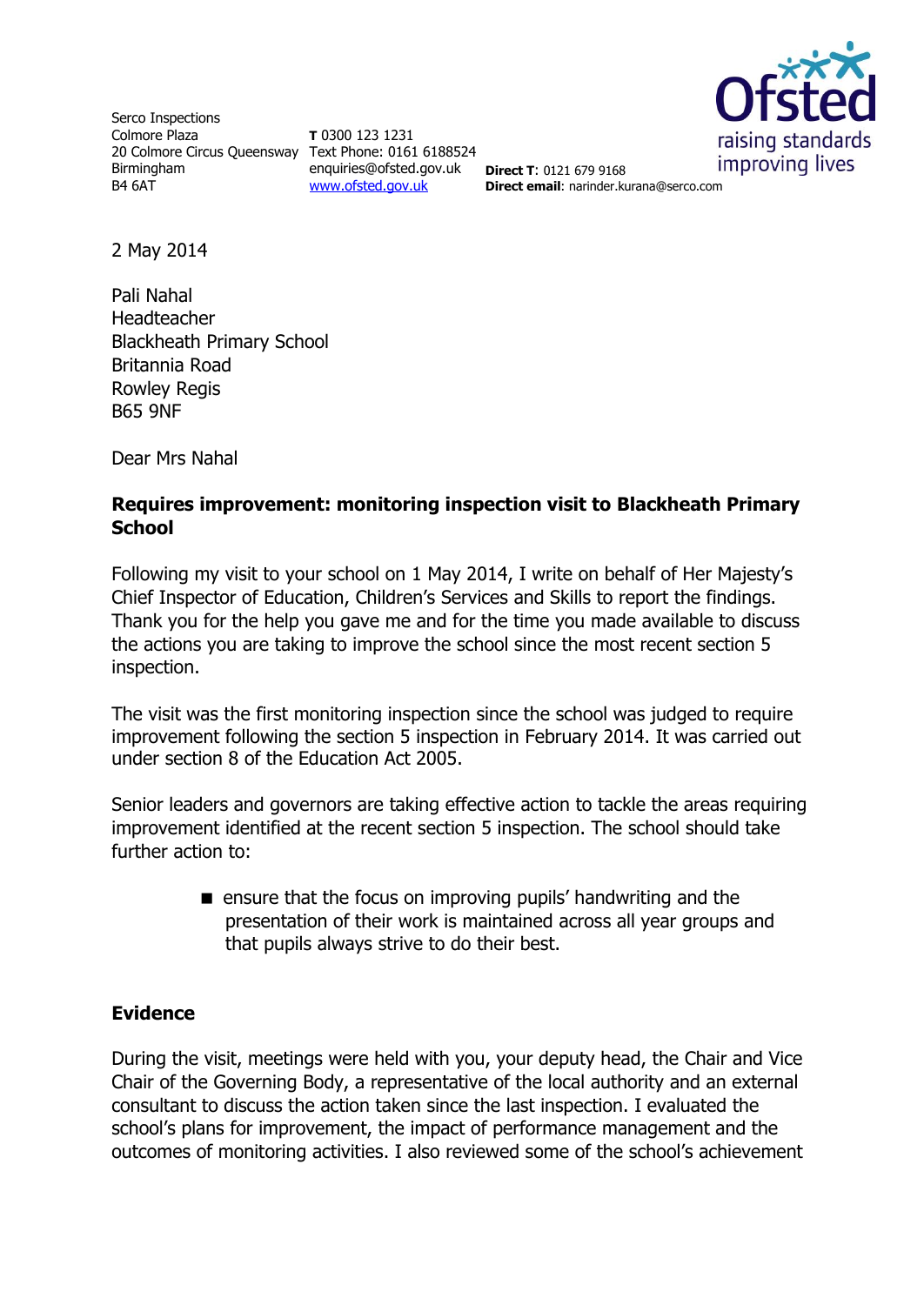

data. I visited all classes, talked to a number of pupils and looked at samples of books.

# **Context**

Since the recent inspection, you have been appointed as headteacher. You have appointed two deputy headteachers from September 2014, a behaviour mentor and a parent support worker will also start work this term. A new governor has joined the governing body. You have also had an external review of governance and the use of the pupil premium grant. The school is linked to two teaching schools, Lightwoods Primary and Manor Primary.

## **Main findings**

Your appointment as headteacher and the findings of the recent inspection have injected greater urgency into school improvement. You have already made a considerable impact on improving teaching. Your school improvement plan is linked tightly to the areas for development identified in the inspection report. You have clear, quantifiable milestones that link to your monitoring cycle and through this the targets set in both teachers' and teaching assistants' appraisals. Teachers and teaching assistants are more accountable for improving the progress of pupils. Your restructured senior leadership team has increased the school's capacity to improve teaching because you have identified leaders who can work with teachers to share good practice. You have improved how you observe teaching because you focus on pupils' learning and the progress of different groups of pupils.

You have begun to raise expectations of what pupils, especially the most able can achieve through your improved tracking of pupils' progress. Teachers use this information to plan work that is better matched to the learning needs of pupils. Teachers write their own half-termly action plans which explain what they are intending to do to improve and maintain pupils' progress. Training for teachers and teaching assistants has helped them improve their questioning of pupils. Teaching assistants are more aware of what they need to do to support pupils effectively.

You have re-organised the curriculum and this has improved pupils' engagement in their learning. Pupils stated they enjoyed their lessons more and that they are memorable. They are keen to talk and write about them. The weekly perfect presentation award is encouraging pupils to improve their handwriting and the presentation of their work. Good handwriting and presentation does not happen in all classes. Teachers' marking of work in pupils' books is beginning to help pupils improve their work.

Governors have used the external review of governance to re-structure their committees. They have set up an interim strategic group. They have begun training to update their skills and knowledge. You provide them with a range of information about pupils' progress and this is helping them to hold you to account. The review of